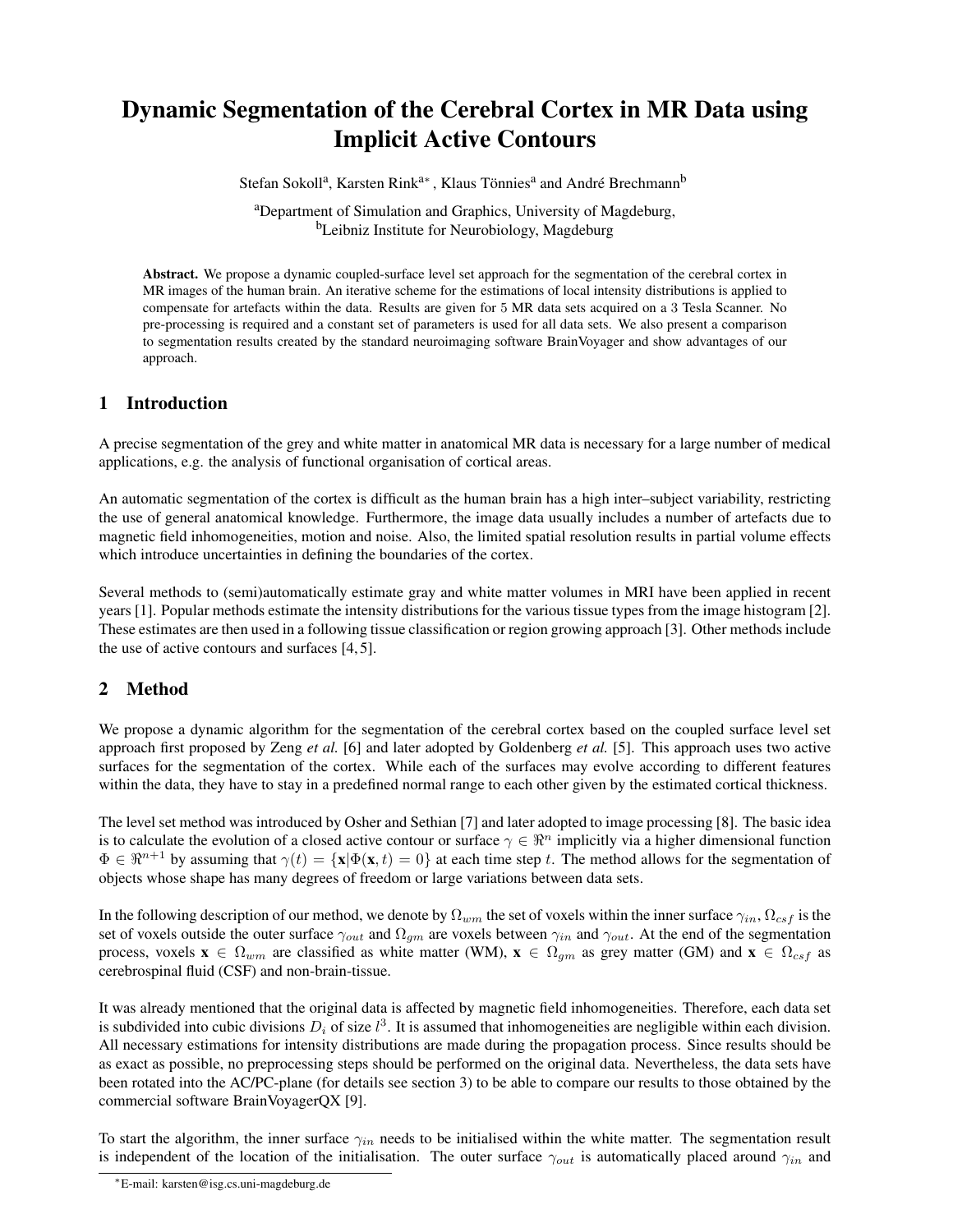may contain voxels representing grey or white matter. While the distance between both surfaces may change during segmentation, it is set to  $3mm$  for initialisation.

No assumptions about image intensities for grey matter, white matter and cerebrospinal fluid are made prior to the segmentation. Intensity distributions for each tissue class are estimated iteratively from the data within the three subdomains for each subdivision  $D_i$ . In our algorithm, we assume Gaussian distributions  $P_{wm}$  and  $P_{gm}$  for white and grey matter, respectively, and a Poisson distribution  $P_{csf}$  for the third class containing CSF and non-brain-tissue. Intensities used for the estimate of  $P_{csf}$  are limited to grey values  $g \in [0, \frac{\mu_{wm}}{2}]$ , with  $\mu_{wm}$  being the mean value of  $P_{wm}$ . Especially in the early stages of the segmentation process, it is rather difficult to find a good estimate for  $P_{csf}$ since many of the voxels  $\mathbf{x} \in \Omega_{csf}$  actually belong to one of the other two distributions. Based on the available data sets, we found  $\frac{\mu_{wm}}{2}$  to be an adequate threshold since it is much larger than image intensities usually belonging to CSF and still guarantees only a limited overlap with the other distributions. Also, the estimate for  $\mu_{wm}$  is reliable from the beginning due to initialisation of the algorithm within the white matter.

We use a reliability measure  $R = \min\{R_{ij}, Rji\}$  with

$$
R_{ij} = 1 - \sum_{A} P(\mathbf{x}) \qquad A = \{\mathbf{x} | P_i(\mathbf{x}) \le P_j(\mathbf{x})\}
$$
\n(1)

to control if two distributions  $P_i$  and  $P_j$ ,  $i, j \in \{wm, gm, csf\}$ , are separated well enough within each division that the boundary between these classes may have been found.  $R \in [0,1]$  gives large values if the distributions are well separated and smaller values if they intersect.

The propagation speed is based on the estimates of the intensity distribution on the inside and on the outside of each of the surfaces. To guarantee a smooth transition between neighbouring divisions, the speed of a voxel on the front is not only based on the division it is located in, but also on the 6-neighbourhood of adjacent divisions. For the inner surface, we let

$$
M_{in} = \frac{1}{N} \sum_{i=0}^{6} \omega_i (p_i(\mathbf{x}|P_{wm}) - p_i(\mathbf{x}|P_{gm}))
$$
\n(2)

and

$$
F_{in} = \begin{cases} 1, & \text{if } M_{in} > 0, \\ 0, & \text{otherwise} \end{cases}
$$
 (3)

The weight  $\omega_i \in [0,1]$  for each of the involved divisions  $D_i$  is dependent on three properties: the reliability-measure  $R = \min\{R_{ij}, R_{ji}\}\$ , the number of voxels the estimates for the distributions are based on in that division, as well as the distance of the front-voxel **x** to the center of that division. That is,  $\omega_i$  is large if the estimated intensity distributions of division  $D_i$  are well separated, the estimates are based on a large number of voxels and the distance of x to the center of  $D_i$  is small. Also note, that the impact of these properties on  $\omega_i$  is not to be adjusted manually but based on the quality in neighbouring subdivisions.

Likewise, the speed  $F_{out}$  for the outer surface is based on

$$
M_{out} = \frac{1}{N} \sum_{i=0}^{6} \omega_i (p_i(\mathbf{x}|P_{gm}) - p_i(\mathbf{x}|P_{csf}))
$$
\n(4)

The final equation for the coupled surfaces is then given by

$$
\frac{\partial \Phi_{in}}{\partial t} = c_{in}(\Phi_{out}) F_{in} |\nabla \Phi_{in}| \tag{5}
$$

$$
\frac{\partial \Phi_{out}}{\partial t} = c_{out}(\Phi_{in}) F_{out} |\nabla \Phi_{out}| \tag{6}
$$

where  $c_{in}$  and  $c_{out}$  are functions depending on the distance d between  $\Phi_{in}$  and  $\Phi_{out}$ . We let

$$
c_{in}(d) = \begin{cases} 1, & \text{if } d \ge d_e - d_v, \\ \varepsilon(d), & \text{if } d_e - 2d_v < d < d_e - d_v, \\ 0, & \text{if } d \le d_e - 2d_v \end{cases} \quad \text{and} \quad c_{out}(d) \begin{cases} 1, & \text{if } d \le d_e + d_v, \\ \varepsilon(d), & \text{if } d_e + 2d_v > d > d_e + d_v, \\ 0, & \text{if } d \ge d_e + 2d_v. \end{cases} \tag{7}
$$

The expected distance  $d_e$  between both surfaces is dependent on a cortex thickness map based on [10] that has been incorporated into the algorithm. That is,  $d_e$  varies from 2.5mm in the occipital cortex to 3.5mm in the pre-frontal lobe.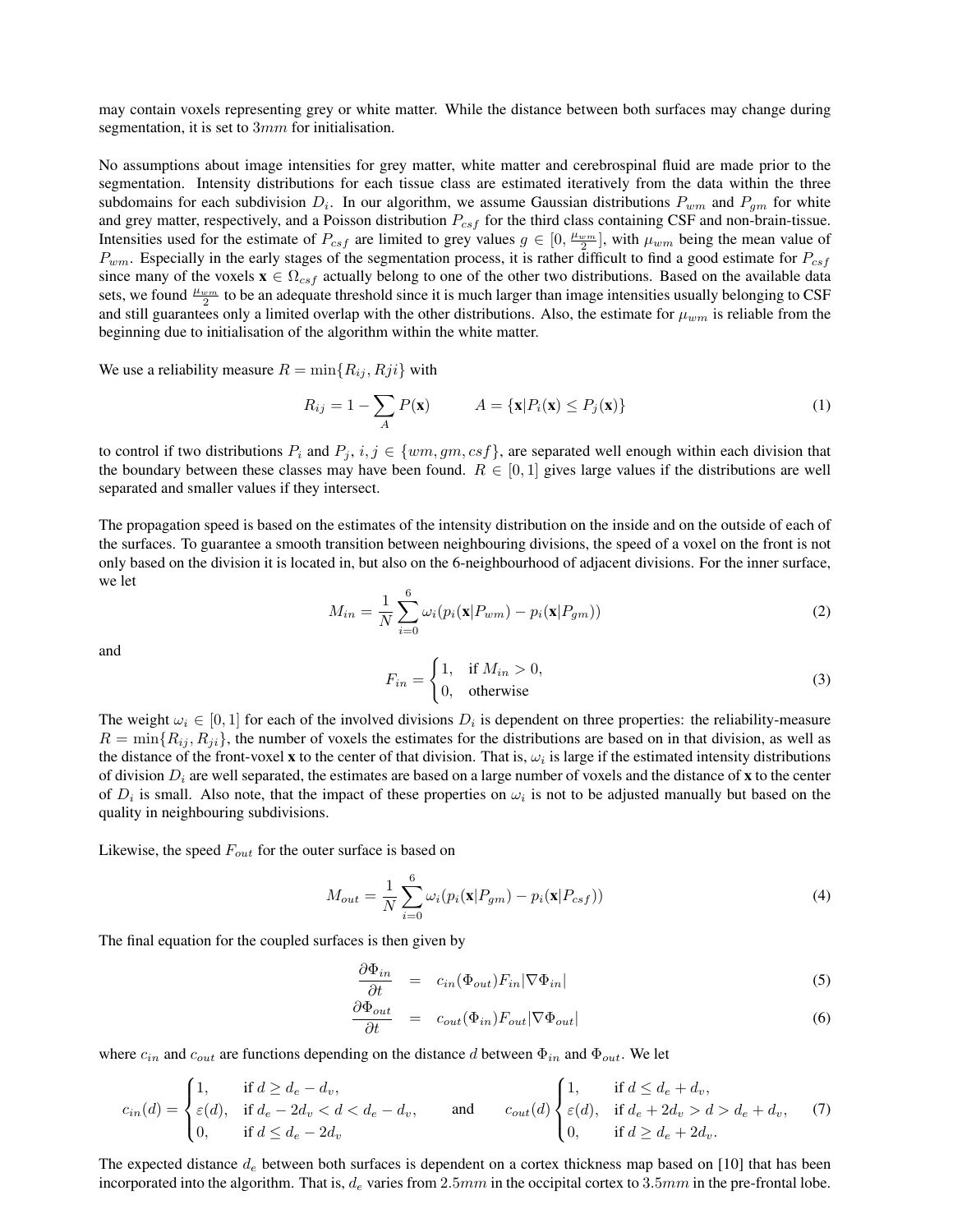

Figure 1. Comparison of segmentation results using BrainVoyager (BV) and our proposed algorithm (PA). The first two columns show examples of axial slices, the last two columns examples of coronal slices. Figs. 1(a)–1(d) depict the inner cortical boundary. Results are similar for both segmentation methods. The boundary between grey matter and cerebrospinal fluid is shown in figs.  $1(e)$ –1(h). Results for both methods vary greatly for this second boundary. While the proposed algorithm actually detects the boundary, BrainVoyager estimates the grey matter by dilation and smoothing of the white matter segmentation which usually results an undersegmentation as well as an inexact boundary.

 $\Phi_{in}$  is slowed down if the distance between both fronts is too small or  $\Phi_{out}$  is slowed down if the distance is too large. Both effects only occur if the distance exceeds an accepted variance of  $d_v = 0.5mm$ . To ensure that  $c_{in}$  and  $c_{out}$  are smooth functions, we use a monotonically decreasing sigmoid function  $\varepsilon(d)$ .

Both level set functions  $\Phi_{in}$  and  $\Phi_{out}$  are only calculated within a narrow band [11]. To save computational cost, estimates for all intensity distributions are recalculated only when a narrow band is re-initialised.

### 3 Results

We tested the above algorithm on 5 MR data sets with  $1mm$  isotropic resolution acquired on a 3 Tesla Scanner. The quality of the data varied with respect to signal-to-noise ratio and grey level inhomogeneities. The same set of parameters was used for all data sets. The size of the aforementioned subdivisions  $D_i$  was  $20\times 20\times 20$  voxels. Results of the above algorithm have been compared with segmentation results created by BrainVoyager QX, a standard software for the analysis and visualisation of MRI (for details see [9] and http://www.brainvoyager.com). These segmentations have been created with interaction by an experienced user and are thus more exact than an automated segmentation using this software. Examples of segmentation results using both algorithms are given in figure 1.

For an analysis using the commercial software, it is necessary to perform an inhomogeneity correction and to rotate the data sets into the AC/PC-plane defined by the interhemispheric fissure and by the *commissura anterior* and *posterior*. Our algorithm was also applied to the AC/PC-rotated data to allow for a comparison of both methods. Due to the rotation, an interpolation of the original data cannot be avoided.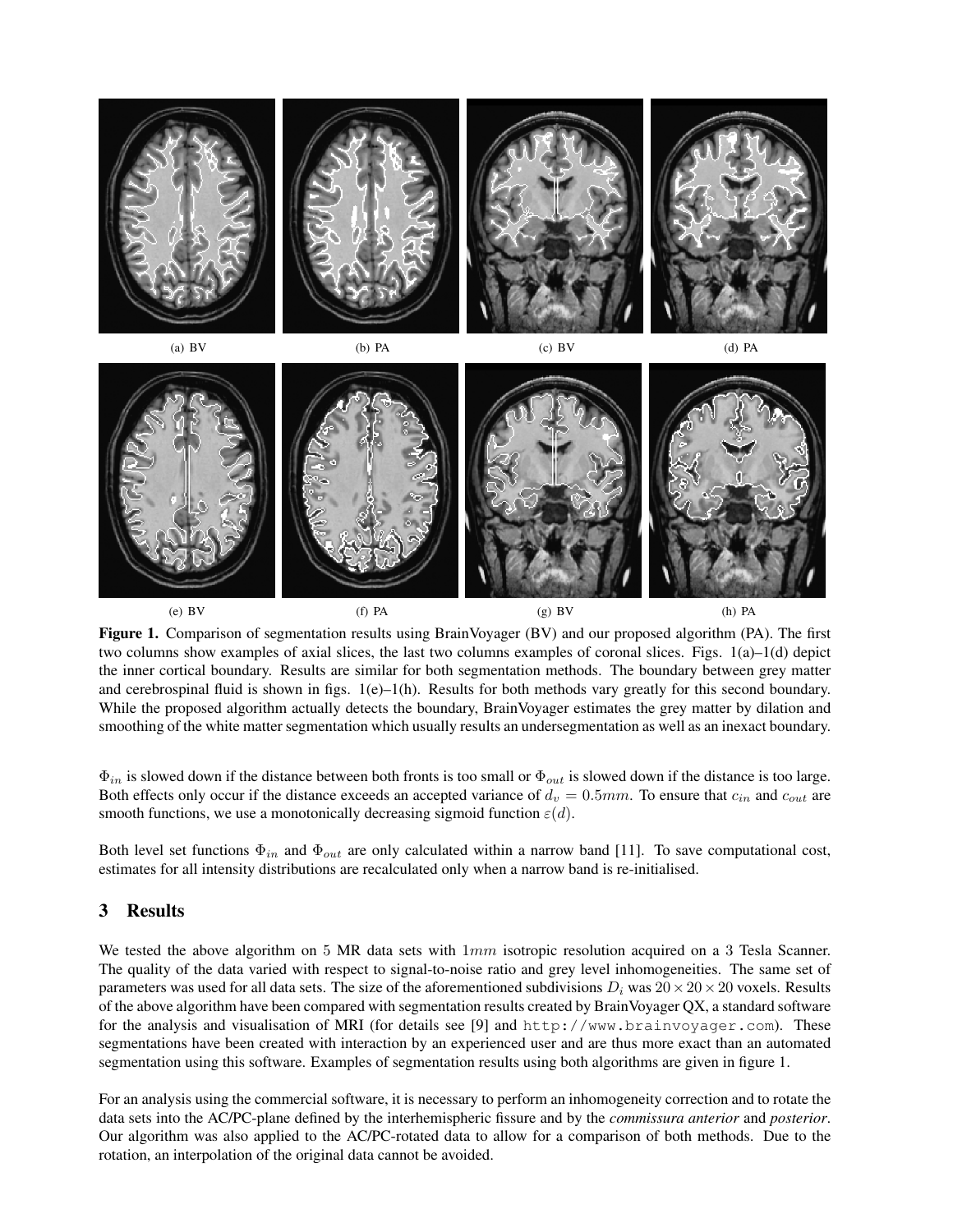

Figure 2. Details of segmentation results for the inner cortical boundary with BrainVoyager and the proposed algorithm. Figures 2(a)–2(d) give results obtained with BrainVoyager. Figures 2(e)–2(h) show results of the proposed methods. Differences are visible in the enlarged areas within the frontal lobe (depicted in the two leftmost columns) and the lower temporal lobe (depicted in the two rightmost columns)

The proposed algorithm gives similar results for the inner cortical surface compared to the segmentation using Brain-Voyager on these rotated data sets in most data sets. However, in two data sets our segmentation results were more exact than the results of the commercial software. Examples are given in figure 2. Mean distance as well as Hausdorff distance between both segmentation results for all data sets are given in table 1. A visual inspection by neurobiologists suggests that the boundary between grey and white matter found by our algorithm is usually more exact than the boundary found by BrainVoyager. Thin gyral foldings pose a problem to both segmentation methods due to the aforementioned rotation into the AC/PC-plane. The boundary between grey matter and CSF given by the commercial software is simply an estimate based on the WM/GM-boundary and cortex thickness. Specifically, the inner boundary is dilated and smoothed based on the constraint that no voxels with an image intensity below a constant threshold  $\theta$ must be included in the grey matter estimate. Therefore, the resulting surface usually underestimates the grey matter. Again, a visual inspection proved the correctness of our segmentation result. Note, that the segmentation result of our algorithm is independent of the location for the initialisation of the contour within the white matter. Also, no user interaction is necessary during the segmentation process.

A number of problems occur with both segmentation methods. Interpolation of the intensities due to the rotation of the data set into the AC/PC-plane might pose a problem as the thin gyral foldings of the human cortex might be additionally distorted. Also, in the presence of strong magnetic field inhomogeneities both methods will give an undersegmentation of the lower temporal lobes and/or the upper part of the frontal lobe (see figure 3). Finally, we cannot guarantee a topologically correct segmentation of the cortex, as neighbouring gyri may not be separable due to partial volume effects (see results for the outer cortical surface in figures 1 and 4).

Finally, we want to mention that the proposed algorithm also allows for the segmentation of the original MR data sets. This is not possible using the commercial software. Obviously, the problem originating from rotation into the AC/PCplane does not occur on these data sets. Again, a visual inspection by neurobiologists confirms the correctness of the segmentation results. Example slices of segmentation results are given in figure 4.

#### 4 Conclusions

We presented an automated algorithm for the segmentation of grey and white matter in the human brain. The proposed algorithm is independent of any pre-processing of the data sets. It does not require any user-interaction except for initialisation within the white matter. We compared segmentation results of our algorithm to results created by the commercial software BrainVoyager. While results for the boundary between grey and white matter were similar in